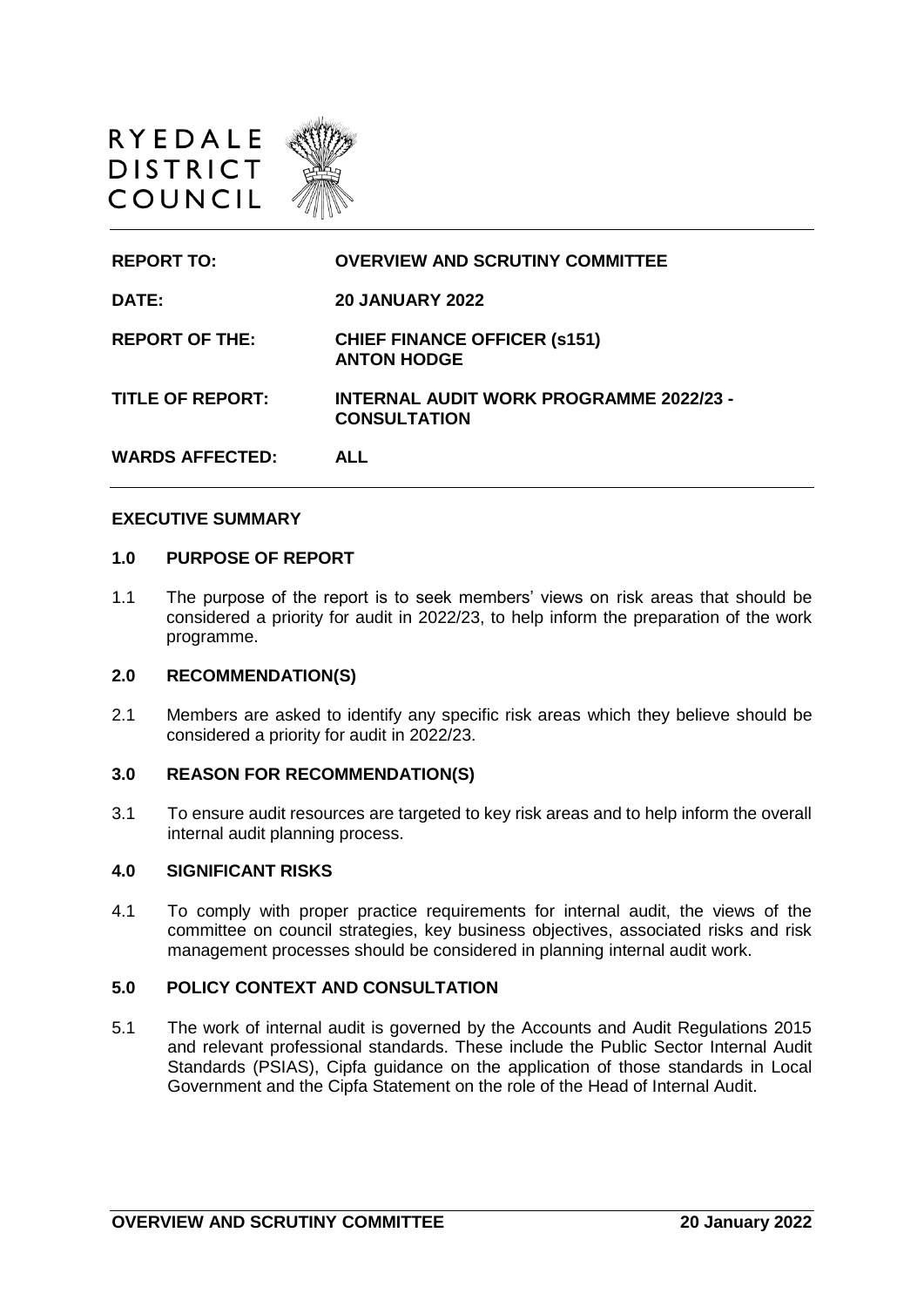# **6.0 REPORT DETAILS**

- 6.1 In accordance with the PSIAS, and as acknowledged in the council's audit charter, *"Internal auditing is an independent, objective assurance and consulting activity designed to add value and improve an organisation's operations. It helps an organisation accomplish its objectives by bringing a systematic, disciplined approach to evaluate and improve the effectiveness of risk management, control and governance processes."*
- 6.2 The council's audit charter requires internal audit to draw up an indicative audit plan (known as the work programme) each financial year. Members will recall that when the 2021/22 work programme was presented at the July 2021 meeting of this committee a new, flexible approach to planning was introduced. This sees internal audit work set out in an indicative programme. This is a long list of areas which are a higher priority for audit during the year. Actual work to be undertaken is selected from the long list throughout the year based on ongoing assessment of risks and priorities.
- 6.3 The work programme is informed by a number of factors such as the council's risk registers, relevant national issues and our wider audit knowledge, including the results of recent audit work. The council's external auditors are also consulted to avoid possible duplication of work programmes, and to maximise the overall benefit of audit activity. The draft work programme will be presented to Overview and Scrutiny Committee in April 2022, for approval.
- 6.4 Internal audit work programmes cover a range of risk areas to ensure that the work undertaken enables Veritau to meet the requirement to provide an overall opinion on the governance, risk management, and control framework operating in the council. We have defined 11 key areas where we require assurance during the course of the year in order to provide that opinion, as follows:
	- Strategic planning
	- Organisational governance
	- Financial governance
	- Risk management
	- Information governance
	- Performance management and data quality
	- Procurement and contract management
	- People management
	- Asset management
	- Programme and project management
	- ICT governance
- 6.5 While the overall structure of the work programme remains unchanged, its development and delivery will include consideration of the coverage of the above areas. The work programme continues to be organised according to:
	- **Strategic risks** for example those included as key risk areas in the corporate risk register, the successful management of which are fundamental to the ongoing success of the council
	- **Corporate and cross-cutting areas** covering areas such as governance, performance, projects and risk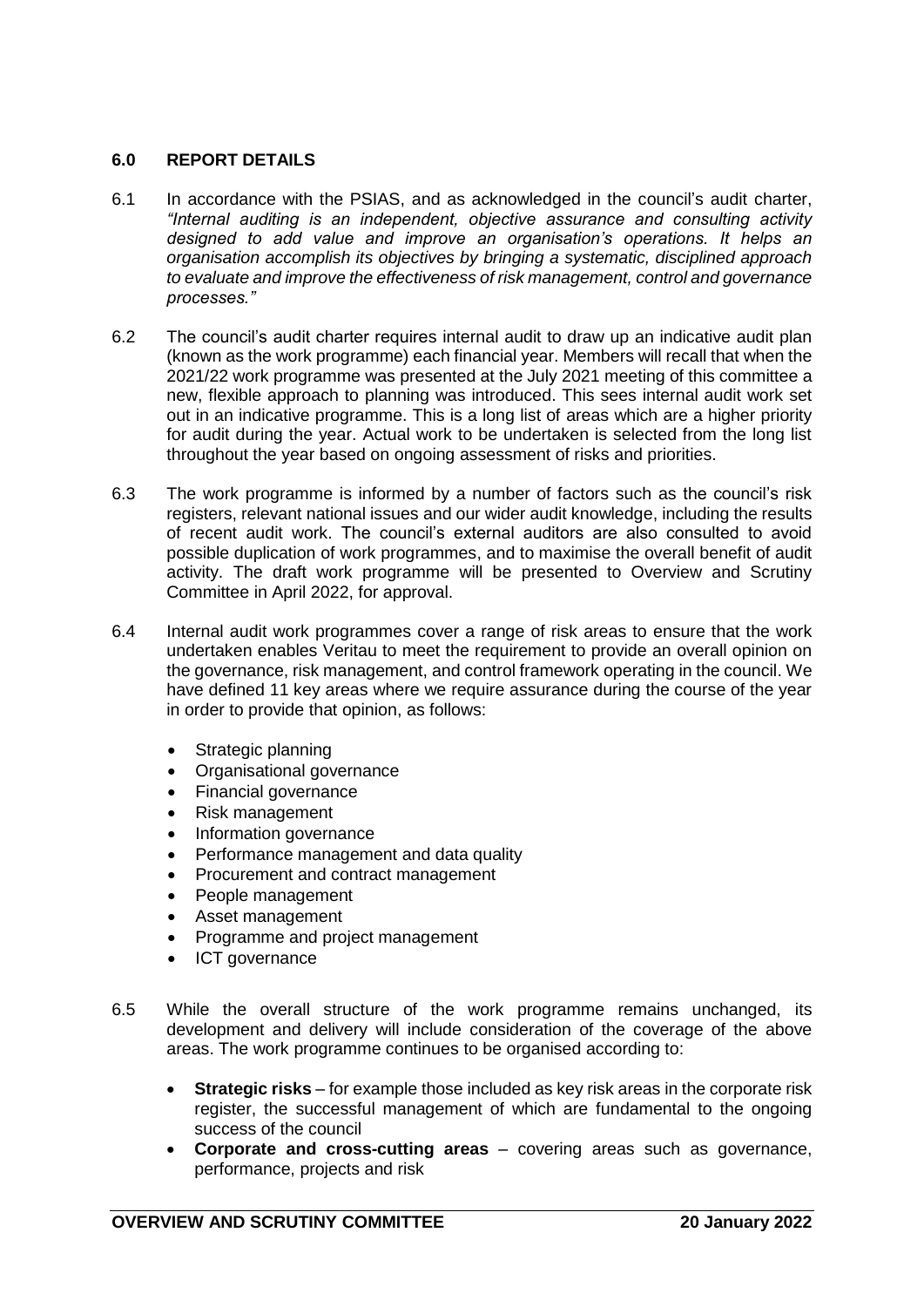- **Fundamental / material systems** which represent a high level of inherent risk due to the value and volumes of transactions processed
- **Specific service reviews** particularly those which make a significant contribution to corporate objectives and where weaknesses may represent a significant risk
- **Technical / projects** those areas of a technical nature and/or where project management is involved. These areas are key to the council as the risks involved could detrimentally affect the delivery of services.
- 6.6 The standards require that internal audit independently forms a view on the risks facing the council and work to be included in the work programme. However, there is also a requirement to take into account the views of the Overview and Scrutiny Committee and senior council officers in forming that view. This requirement is set out explicitly at paragraph 5.2 of the audit charter which states that internal audit should *"draw up an indicative risk based audit plan on an annual basis following consultation with the Overview and Scrutiny Committee and senior management".* Some further background information on the standards is included in Appendix 1.
- 6.7 Internal audit is currently at the initial stage of planning work for 2022/23. Consultation meetings will be held with members of Strategic Management Board in February and March 2022. The planning process will take into account those key assurance areas listed at paragraph 6.4 but will also take account of preparations for Local Government Reorganisation (LGR). In particular, the need to ensure the continuity of governance and control arrangements, and the management of risk, in the run up to the transfer.
- 6.8 Members and senior council officers have an important role in shaping the programme by helping to direct internal audit to areas of greatest risk and priority during the council's last 12 months of operation. It is quite possible that the work programme agreed will look significantly different to previous years given the major influence of LGR on the council's operations.
- 6.9 As well as forming our on view on key risks and priorities, we will be looking to members and senior officers to have particular input this year. For example, as to whether the overall focus should be on corporate and cross-cutting systems in order to provide assurance on the continued operation of fundamental controls ahead of the transfer to the new authority. Equally, it might be that a focus on operational and service areas is required to ensure that services continue to be effectively delivered while the council is heavily involved in discussions and decisions around the future of the new authority in the lead up to LGR.
- 6.10 Taking into account all of the above, the purpose of this report is to seek the views of the committee on key risks facing the council, and areas it feels should be considered for audit in 2022/23 so that any views can be factored into the planning process.
- 6.11 Our expectation is that most work undertaken during 2022/23 will be reactive in nature in order to allow us to focus on whichever priorities relating to LGR are most pressing at any given point in the year. We will therefore reserve a large proportion of the work programme for such reactive work to ensure that we have the capacity and flexibility to deliver assurance and advisory services when and where they are needed most.
- 6.12 To help members formulate their ideas as to the initial priority areas to include in the 2022/23 work programme we have included, in Appendix 2, our definitions of the 11 key assurance areas which provide the foundations of our approach to planning. These are provided for reference, to assist members in organising their thoughts. While all areas are important in enabling internal audit to arrive at an annual opinion, members may well have views on which of these are deserving of particular attention, and have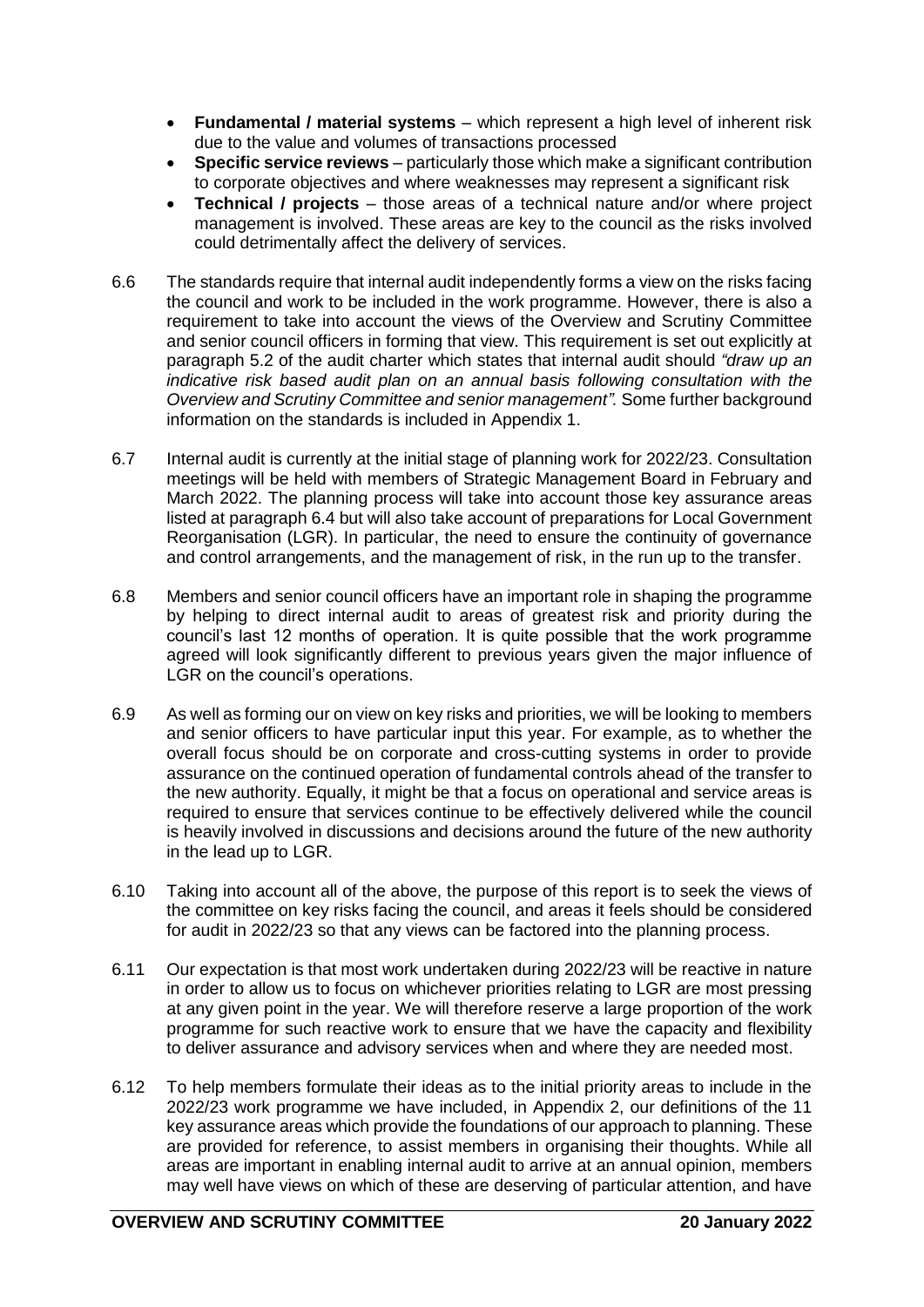suggestions for specific aspects of each they would like assurance on.

# **7.0 IMPLICATIONS**

- 7.1 The following implications have been identified:
	- a) Financial
	- None
	- b) Legal None
	- c) Other (Equalities, Staffing, Planning, Health & Safety, Environmental and Climate Change, Crime & Disorder) None

# **Anton Hodge Chief Finance Officer (s151)**

| <b>Author:</b>  | Connor Munro, Audit Manager |
|-----------------|-----------------------------|
|                 | The Veritau Group           |
| E-Mail Address: | connor.munro@veritau.co.uk  |

# **Background Papers:**

Internal Audit Charter Public Sector Internal Audit Standards Corporate Risk Register (September 2021) Council Plan 2020-2024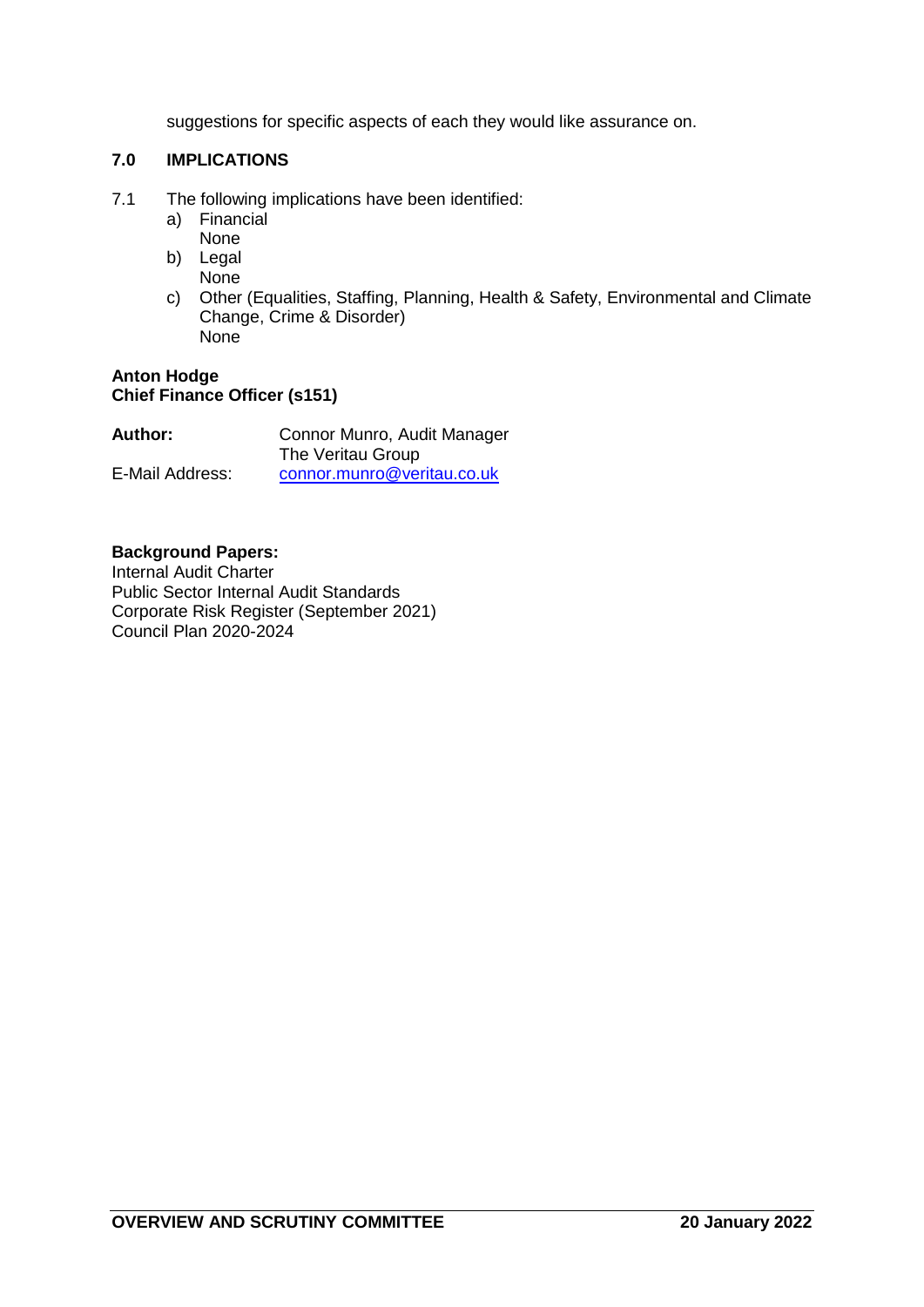# **APPENDIX 1**

## **Background**

There is a statutory duty on the Council to undertake an internal audit of the effectiveness of its risk management, control and governance processes. The Accounts and Audit Regulations 2015 also require the audit takes into account public sector internal auditing standards or guidance.

The Public Sector Internal Audit Standards (PSIAS) and CIPFA's local government application note for the standards represent proper practice for internal audit in local government.

## **Public Sector Internal Audit Standards (PSIAS) - extracts**

### 1100: Independence and Objectivity

The internal audit activity must be independent and internal auditors must be objective in performing their work.

Interpretation: Objectivity requires that internal auditors do not subordinate their judgment on audit matters to others.

### 1110 Organisational Independence

The chief audit executive must report to a level within the organisation that allows the internal audit activity to fulfil its responsibilities. The chief audit executive must confirm to the board, at least annually, the organisational independence of the internal audit activity.

### 1110.A1

The internal audit activity must be free from interference in determining the scope of internal auditing, performing work and communicating results. The chief audit executive must disclose such interference to the board and discuss the implications.

### 2010 Planning

The chief audit executive must establish risk-based plans to determine the priorities of the internal audit activity, consistent with the organisation's goals.

Interpretation: To develop the risk-based plan, the chief audit executive consults with senior management and the board and obtains an understanding of the organisation's strategies, key business objectives, associated risks and risk management processes. The chief audit executive must review and adjust the plan, as necessary, in response to changes in the organisation's business, risks, operations, programmes, systems, and controls.

## 2020 Communication and Approval

The chief audit executive must communicate the internal audit activity's plans and resource requirements, including significant interim changes, to senior management and the board for review and approval.

Cipfa Local Government Application Note: In accordance with current best practice the audit committee should *'review and assess the annual internal audit work plan.'* The development of the risk-based audit plan remains the responsibility of the chief audit executive after consultation with senior management and the board, but the board should approve it.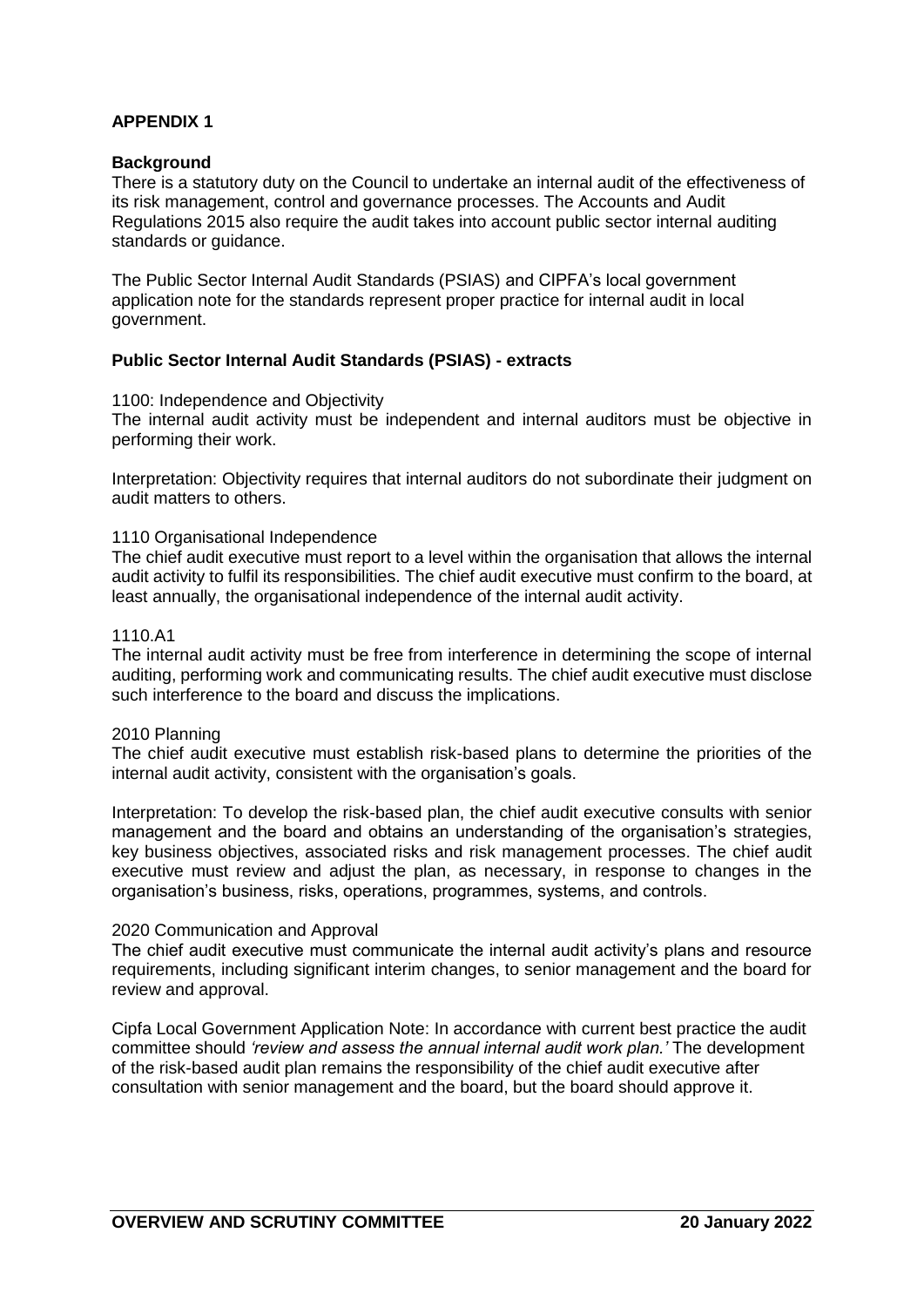# **APPENDIX 2**

| <b>Key</b>                | <b>Definition</b>                                                                                                                                                                                                                                                                                                                                                                                                                                                                                                                                                                                                                                                                                                                                                                                              |
|---------------------------|----------------------------------------------------------------------------------------------------------------------------------------------------------------------------------------------------------------------------------------------------------------------------------------------------------------------------------------------------------------------------------------------------------------------------------------------------------------------------------------------------------------------------------------------------------------------------------------------------------------------------------------------------------------------------------------------------------------------------------------------------------------------------------------------------------------|
| assurance                 |                                                                                                                                                                                                                                                                                                                                                                                                                                                                                                                                                                                                                                                                                                                                                                                                                |
| area                      |                                                                                                                                                                                                                                                                                                                                                                                                                                                                                                                                                                                                                                                                                                                                                                                                                |
| Strategic<br>planning     | Strategic planning is the process by which our clients define and develop their<br>strategy, or direction, and make decisions on resource allocation to successfully<br>pursue this strategy. It also encompasses the control measures in place to guide<br>strategy implementation. The end result for our clients is the production of the<br>corporate plan (or equivalent) and other such key plans and strategies which form<br>part of the wider policy framework.<br>This area is of importance to internal audit as effective strategic planning is a<br>prerequisite for ensuring long term, sustainable success. A strategy developed<br>following a robust strategic planning process is more likely to be fit for purpose and<br>so to help our clients to achieve their key corporate objectives. |
|                           | Governance is the combination of processes and structures implemented by the                                                                                                                                                                                                                                                                                                                                                                                                                                                                                                                                                                                                                                                                                                                                   |
|                           | board in order to inform, direct, manage and monitor the activities of the<br>organisation toward the achievement of its objectives. These processes and<br>structures include those relating to                                                                                                                                                                                                                                                                                                                                                                                                                                                                                                                                                                                                               |
|                           | Making strategic and operational decisions<br>$\bullet$                                                                                                                                                                                                                                                                                                                                                                                                                                                                                                                                                                                                                                                                                                                                                        |
|                           | Overseeing risk management and control<br>٠                                                                                                                                                                                                                                                                                                                                                                                                                                                                                                                                                                                                                                                                                                                                                                    |
|                           | Promoting appropriate ethics and values within the organisation.<br>٠                                                                                                                                                                                                                                                                                                                                                                                                                                                                                                                                                                                                                                                                                                                                          |
|                           | Ensuring effective organisational performance management and<br>$\bullet$<br>accountability                                                                                                                                                                                                                                                                                                                                                                                                                                                                                                                                                                                                                                                                                                                    |
| Organisational            | Communicating risk and control information to appropriate areas of the<br>٠                                                                                                                                                                                                                                                                                                                                                                                                                                                                                                                                                                                                                                                                                                                                    |
| governance                | organisation.                                                                                                                                                                                                                                                                                                                                                                                                                                                                                                                                                                                                                                                                                                                                                                                                  |
|                           | Coordinating the activities of, and communicating information among, the<br>$\bullet$                                                                                                                                                                                                                                                                                                                                                                                                                                                                                                                                                                                                                                                                                                                          |
|                           | board, external and internal auditors, other assurance providers, and                                                                                                                                                                                                                                                                                                                                                                                                                                                                                                                                                                                                                                                                                                                                          |
|                           | management.                                                                                                                                                                                                                                                                                                                                                                                                                                                                                                                                                                                                                                                                                                                                                                                                    |
|                           | In a local authority context, the principles of effective governance are set out in                                                                                                                                                                                                                                                                                                                                                                                                                                                                                                                                                                                                                                                                                                                            |
|                           | Cipfa's 2016 Good Governance framework. Effective corporate governance                                                                                                                                                                                                                                                                                                                                                                                                                                                                                                                                                                                                                                                                                                                                         |
|                           | arrangements should ensure that the aims and objectives of our clients are not                                                                                                                                                                                                                                                                                                                                                                                                                                                                                                                                                                                                                                                                                                                                 |
|                           | subverted, and resources not fraudulently diverted to individuals.                                                                                                                                                                                                                                                                                                                                                                                                                                                                                                                                                                                                                                                                                                                                             |
|                           | Section 151 of the Local Government Act 1972 requires that every local authority                                                                                                                                                                                                                                                                                                                                                                                                                                                                                                                                                                                                                                                                                                                               |
|                           | in England and Wales should " make arrangements for the proper administration                                                                                                                                                                                                                                                                                                                                                                                                                                                                                                                                                                                                                                                                                                                                  |
|                           | of their financial affairs". Financial governance should ensure this proper                                                                                                                                                                                                                                                                                                                                                                                                                                                                                                                                                                                                                                                                                                                                    |
|                           | administration through the systems by which the finances of local authorities are                                                                                                                                                                                                                                                                                                                                                                                                                                                                                                                                                                                                                                                                                                                              |
|                           | directed and controlled to support the delivery of the organisation's goals.                                                                                                                                                                                                                                                                                                                                                                                                                                                                                                                                                                                                                                                                                                                                   |
| Financial                 | Common objectives of financial governance such as value for money, probity,                                                                                                                                                                                                                                                                                                                                                                                                                                                                                                                                                                                                                                                                                                                                    |
| governance                | stewardship of public resources, and supporting decision-making are achieved                                                                                                                                                                                                                                                                                                                                                                                                                                                                                                                                                                                                                                                                                                                                   |
|                           | through the effective management of a number of systems which collectively form                                                                                                                                                                                                                                                                                                                                                                                                                                                                                                                                                                                                                                                                                                                                |
|                           | the financial framework (e.g. financial accounting, budget management, income<br>generation and debt management, financial planning, treasury management, and                                                                                                                                                                                                                                                                                                                                                                                                                                                                                                                                                                                                                                                  |
|                           | payroll).                                                                                                                                                                                                                                                                                                                                                                                                                                                                                                                                                                                                                                                                                                                                                                                                      |
|                           |                                                                                                                                                                                                                                                                                                                                                                                                                                                                                                                                                                                                                                                                                                                                                                                                                |
|                           | Risk management encompasses those processes to identify, assess, manage, and                                                                                                                                                                                                                                                                                                                                                                                                                                                                                                                                                                                                                                                                                                                                   |
| <b>Risk</b><br>management | control potential events or situations to provide reasonable assurance regarding<br>the achievement of the organisation's objectives.                                                                                                                                                                                                                                                                                                                                                                                                                                                                                                                                                                                                                                                                          |
|                           |                                                                                                                                                                                                                                                                                                                                                                                                                                                                                                                                                                                                                                                                                                                                                                                                                |
|                           | Determining whether risk management processes are effective is a judgement                                                                                                                                                                                                                                                                                                                                                                                                                                                                                                                                                                                                                                                                                                                                     |
|                           | resulting from assessment that:                                                                                                                                                                                                                                                                                                                                                                                                                                                                                                                                                                                                                                                                                                                                                                                |
|                           |                                                                                                                                                                                                                                                                                                                                                                                                                                                                                                                                                                                                                                                                                                                                                                                                                |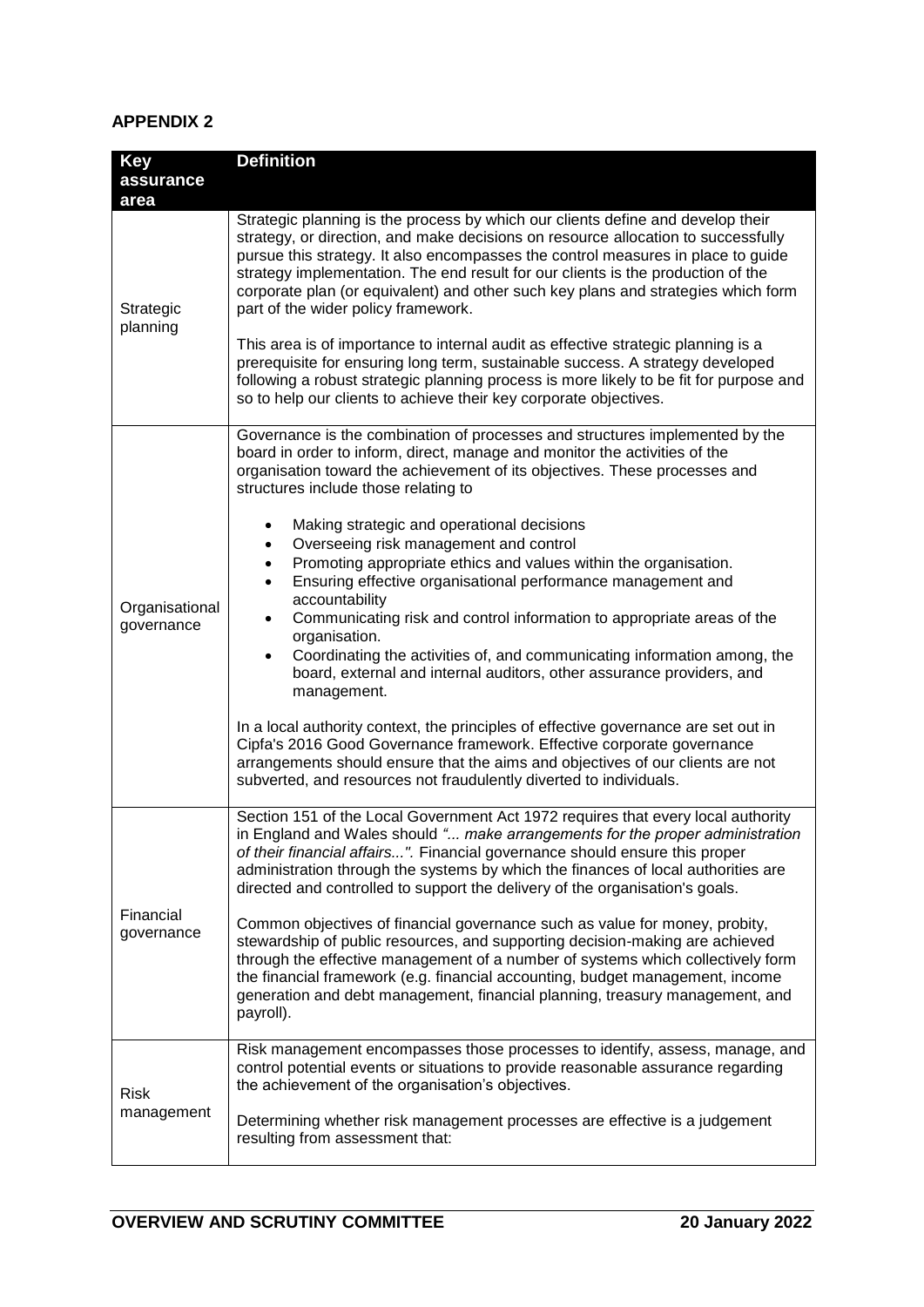| Key<br>assurance                                 | <b>Definition</b>                                                                                                                                                                                                                                                                                                                                                                                                                                                                                                                                                                                                                                                                                                                                                                                                                                                                                                                                                                                                                   |
|--------------------------------------------------|-------------------------------------------------------------------------------------------------------------------------------------------------------------------------------------------------------------------------------------------------------------------------------------------------------------------------------------------------------------------------------------------------------------------------------------------------------------------------------------------------------------------------------------------------------------------------------------------------------------------------------------------------------------------------------------------------------------------------------------------------------------------------------------------------------------------------------------------------------------------------------------------------------------------------------------------------------------------------------------------------------------------------------------|
| area                                             | Organisational objectives support and align with the organization's<br>$\bullet$<br>mission.<br>Significant risks are identified and assessed.<br>٠<br>Appropriate risk responses are selected that align risks with the<br>organisation's risk appetite.<br>Relevant risk information is captured and communicated in a timely<br>$\bullet$<br>manner across the organisation, enabling staff, management, and the<br>board to carry out their responsibilities.                                                                                                                                                                                                                                                                                                                                                                                                                                                                                                                                                                   |
| Information<br>governance                        | Information governance is the set of multi-disciplinary structures, policies,<br>procedures, processes and controls implemented by our client organisations to<br>manage information at a corporate level. These governance arrangements should<br>support an organisation's immediate and future regulatory, legal, risk,<br>environmental and operational requirements.<br>From an internal audit perspective, it principally relates to our clients' responsibility<br>to comply with the Data Protection Act 2018 and UK GDPR in the way in which it<br>processes its data but it also involves related legislation such as the Freedom of<br>Information Act 2000, and the Environmental Information Regulations 2004. Given<br>that data is the lifeblood of an organisation, it also concerns the proper<br>management of its information assets such that they can be efficiently and<br>effectively, created, tracked, retrieved, and used (as well as securely destroyed) to<br>help with organisational decision-making. |
| Performance<br>management<br>and data<br>quality | Performance management relates to the systems and responses in place that<br>allow for the taking of effective action in response to actual performance in order to<br>improve outcomes. It is the main means by which organisations are held to<br>account for their use of resources and the quality of the services they provide.<br>Ultimately, the performance management framework is only as good as the data<br>that it is supplied with. Good quality data is that which is accurate, valid, reliable,<br>timely, relevant, and complete. Processes for collecting, compiling and calculating<br>performance information should include procedures for ensuring the quality of<br>data.                                                                                                                                                                                                                                                                                                                                    |
| Procurement<br>and contract<br>management        | Effective procurement is vital for any organisation to minimise unnecessarily<br>wasteful expenditure and to ensure that it maximises value for money in its service<br>delivery. Public sector operating costs/expenditure is dominated by the<br>procurement of services and goods, staffing costs and capital finance costs. Every<br>procurement process undertaken by a local authority or on its behalf needs to<br>comply with the provisions of its own constitution and the strategic objectives and<br>policies set out in its commissioning and procurement strategy or equivalent.<br>Managing the contract and supplier to ensure that the supplier delivers against the<br>contract (and that risks and opportunities are managed) is another fundamental<br>aspect of this assurance area.                                                                                                                                                                                                                           |
| People<br>management                             | The area of people management involves such processes as recruitment and<br>selection, remuneration, attendance management, training / talent development,<br>individual performance management, equal opportunities, welfare and industrial<br>relations, working arrangements, and discipline.<br>Given how fundamental people are to the achievement of an organisation's<br>objectives and the broad spectrum of potentially significant risks to human<br>resources, it is a key area where assurance is required.                                                                                                                                                                                                                                                                                                                                                                                                                                                                                                             |